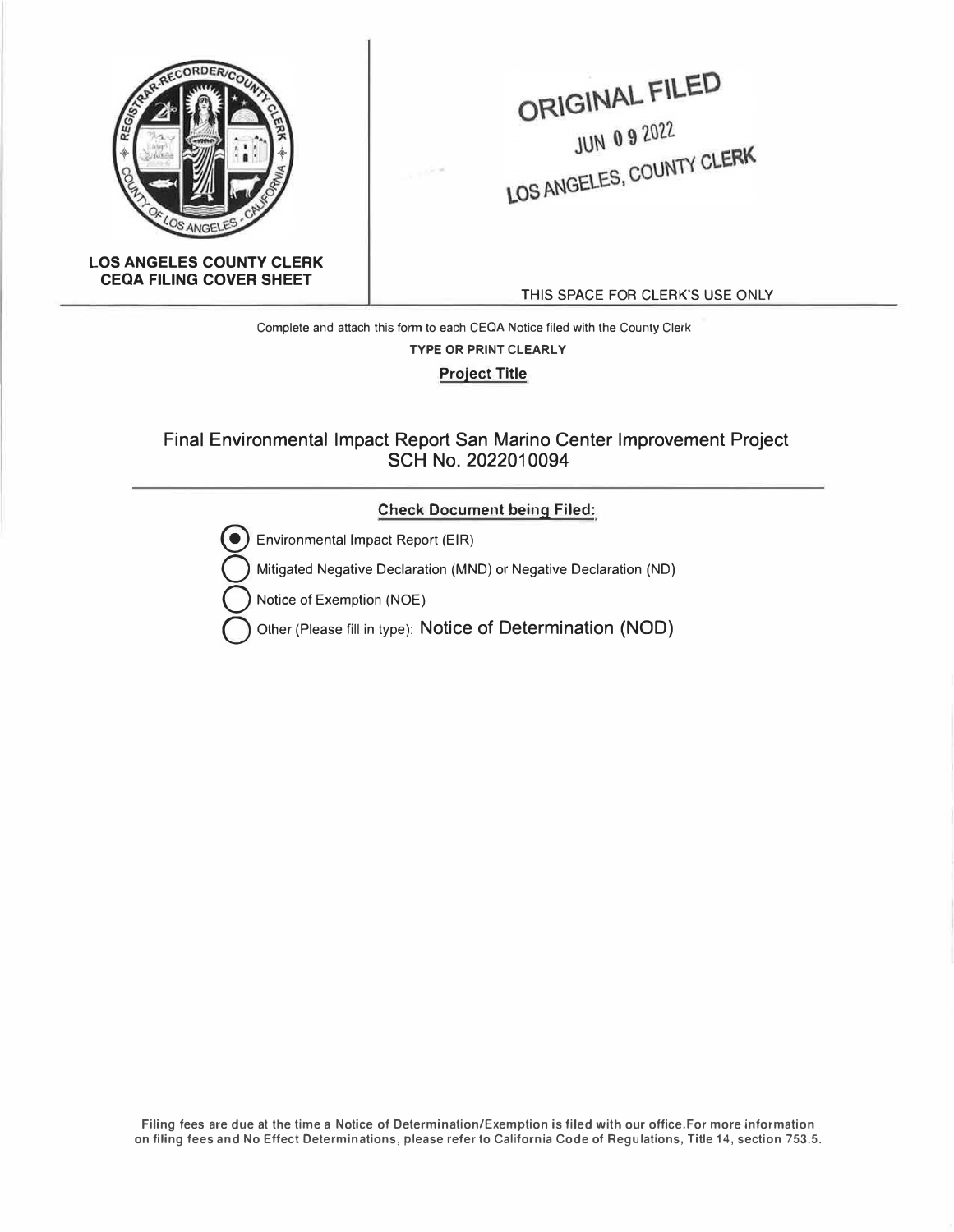## **Notice of Determination** *Appendix D*

| To:<br>Iш | Office of Planning and Research                                                                                             |                                                  | From:<br>Public Agency: City of San Marino                                         |
|-----------|-----------------------------------------------------------------------------------------------------------------------------|--------------------------------------------------|------------------------------------------------------------------------------------|
|           | $U.S.$ Mail:<br>P.O. Box 3044                                                                                               | <b>Street Address:</b><br>1400 Tenth St., Rm 113 | Address: 2200 Huntington Drive<br>San Marino, CA 91108<br>Contact: Isidro Figueroa |
| Iш        | Sacramento, CA 95812-3044 Sacramento, CA 95814                                                                              |                                                  | Phone: (626) 300-0710                                                              |
|           | County Clerk<br>County of: Los Angeles, Environmental Filings<br>Address: 12400 E. Imperial Hwy, #1201<br>Norwalk, CA 90650 |                                                  | Lead Agency (if different from above):<br>Address:                                 |
|           |                                                                                                                             |                                                  | Contact:<br>Phone:                                                                 |

#### *SUBJECT: Filing of Notice of Determination in compliance with Section 21108 or 21152 of the Public Resources Code.*

State Clearinghouse Number (if submitted to State Clearinghouse): 2022010094

Project Title: San Marino Center Improvement Project

Project Applicant: City of San Marino

Project Location (include county): 1800 Huntington Drive, San Marino

Project Description:

The Project proposes to make exterior and interior improvements to the San Marino Center (SMC), which is eligible for listing to the National Register of Historic Places, is on the California Register of Historical Resources, and which is a City Landmark under San Marino City Code, Chapter **XXIII,** Article 18 Section 23.18.03.

| This is to advise that the City of San Marino |                                                    | has approved the above |  |  |
|-----------------------------------------------|----------------------------------------------------|------------------------|--|--|
|                                               | ( $\Box$ Lead Agency or $\Box$ Responsible Agency) |                        |  |  |

described project on June 8, 2022 and has made the following determinations regarding the above (date)

described project.

- 1. The project  $\Box$  will  $\Box$  will not] have a significant effect on the environment.
- 2. **Iii** An Environmental Impact Report was prepared for this project pursuant to the provisions of CEQA.  $\Box$  A Negative Declaration was prepared for this project pursuant to the provisions of CEQA.
- 3. Mitigation measures  $[\blacksquare]$  were  $\Box$  were not] made a condition of the approval of the project.
- 4. A mitigation reporting or monitoring plan  $[\blacksquare$  was  $\Box$  was not] adopted for this project.
- 5. A statement of Overriding Considerations [ $\Box$  was  $\blacksquare$  was not] adopted for this project.
- 6. Findings  $\left[\blacksquare\right]$  were  $\Box$  were not] made pursuant to the provisions of CEQA.

This is to certify that the final EIR with comments and responses and record of project approval, or the negative Declaration, is available to the General Public at:

| City of San Marino, 2200 Huntington Drive, San Marino, CA |                                       |
|-----------------------------------------------------------|---------------------------------------|
| Signature (Public Agency):                                | Title: Community Development Director |
| Date: June 8, 2022                                        | Date Received for filing at OPR:      |

Authority cited: Sections 21083, Public Resources Code. Reference Section 21000-21174, Public Resources Code. The Revised 2011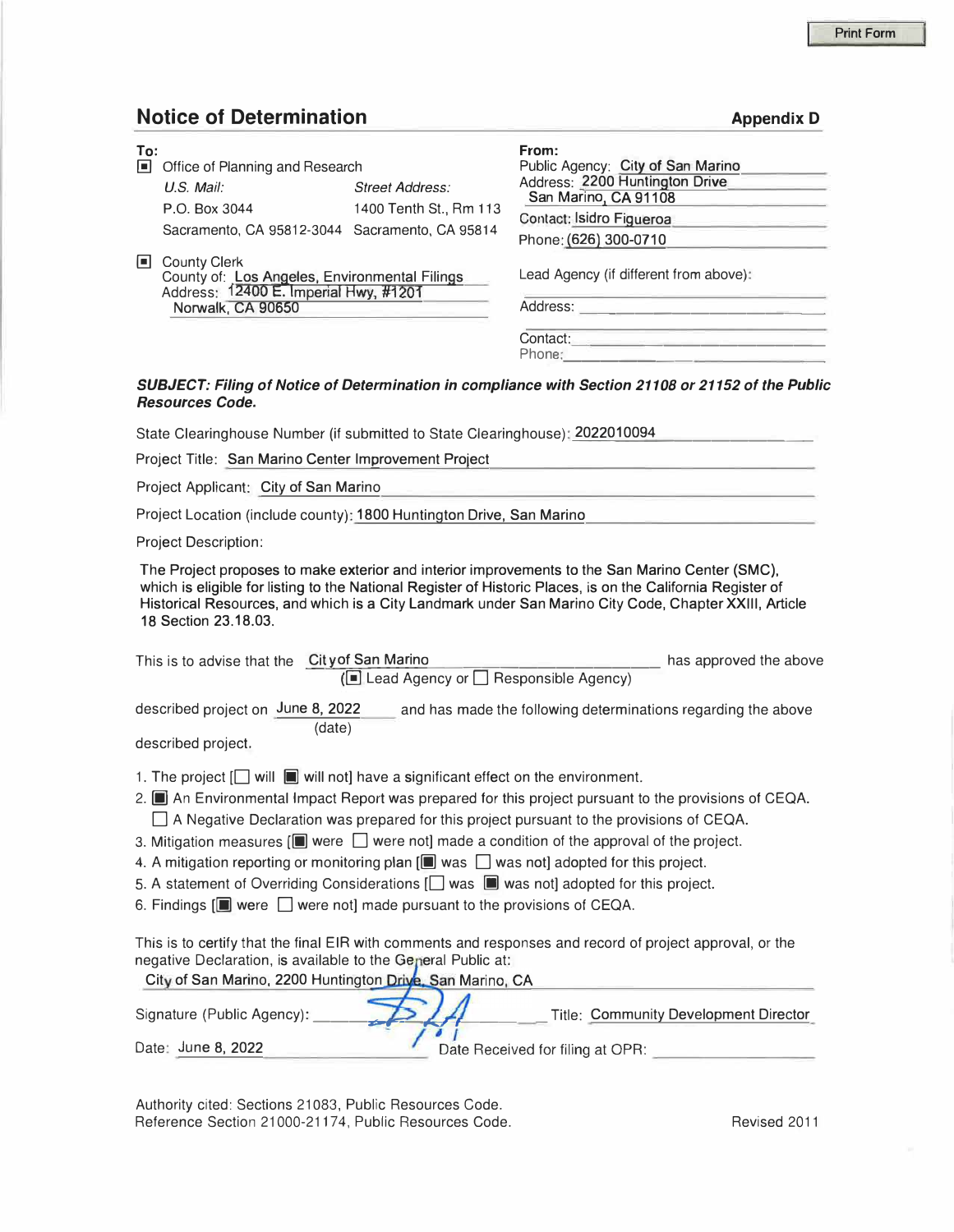| State of California - Department of Fish and Wildlife<br><b>2022 ENVIRONMENTAL DOCUMENT FILING FEE</b><br><b>CASH RECEIPT</b><br>DFW 753.5a (REV. 01/01/22) Previously DFG 753.5a |                                                          | <b>Print</b>                                   | <b>StartOver</b><br><b>Save</b>                    |  |
|-----------------------------------------------------------------------------------------------------------------------------------------------------------------------------------|----------------------------------------------------------|------------------------------------------------|----------------------------------------------------|--|
|                                                                                                                                                                                   |                                                          | <b>RECEIPT NUMBER:</b><br>06/09/2022<br>$19 -$ | STATE CLEARINGHOUSE NUMBER (If applicable)<br>22.0 |  |
| SEE INSTRUCTIONS ON REVERSE. TYPE OR PRINT CLEARLY.<br><b>LEAD AGENCY</b>                                                                                                         |                                                          |                                                | DATE                                               |  |
| City of San Marino                                                                                                                                                                | <b>LEADAGENCY EMAIL</b><br>ifigueroa@cityofsanmarino.org |                                                | 06/09/2022                                         |  |
| <b>COUNTY/STATE AGENCY OF FILING</b>                                                                                                                                              |                                                          |                                                | <b>DOCUMENT NUMBER</b>                             |  |
| Los Angeles                                                                                                                                                                       |                                                          |                                                |                                                    |  |

**PROJECT TITLE** 

# San Marino Center Improvement Project

| PROJECT APPLICANT NAME                                                                                                                             | <b>PROJECT APPLICANT EMAIL</b>                  |                       |                     | <b>PHONE NUMBER</b>        |                           |                       |
|----------------------------------------------------------------------------------------------------------------------------------------------------|-------------------------------------------------|-----------------------|---------------------|----------------------------|---------------------------|-----------------------|
| <b>City of San Marino</b>                                                                                                                          | ifigueroa@cityofsanmarino.org                   |                       |                     |                            |                           | $162$ 300-0710        |
| PROJECT APPLICANT ADDRESS                                                                                                                          | <b>CITY</b>                                     | <b>STATE</b>          |                     | <b>ZIP CODE</b>            |                           |                       |
| 2200 Huntington Drive                                                                                                                              | San Marino                                      | CA                    |                     | 93030                      |                           |                       |
| PROJECT APPLICANT (Check appropriate box)                                                                                                          |                                                 |                       |                     |                            |                           |                       |
| $\triangleright$ Local Public Agency<br><b>School District</b>                                                                                     | <b>Other Special District</b>                   |                       | <b>State Agency</b> |                            |                           | <b>Private Entity</b> |
| <b>CHECK APPLICABLE FEES:</b>                                                                                                                      |                                                 |                       |                     |                            |                           |                       |
| ☑<br>Environmental Impact Report (EIR)                                                                                                             |                                                 | \$3,539.25            |                     | $\sim$                     |                           | 3,539.25              |
| Mitigated/Negative Declaration (MND)(ND)<br>ΙI                                                                                                     |                                                 | \$2,548.00            |                     |                            | <u> The Common Anna A</u> | 0.00                  |
| Certified Regulatory Program (CRP) document - payment due directly to CDFW                                                                         |                                                 | \$1,203.25            |                     |                            |                           | 0.00                  |
| $\Box$ Notice of Exemption (attach)<br>□ CDFW No Effect Determination (attach)<br>Fee previously paid (attach previously issued cash receipt copy) |                                                 |                       |                     |                            |                           |                       |
| Water Right Application or Petition Fee (State Water Resources Control Board only)                                                                 |                                                 | \$850.00              |                     |                            |                           | 0.00                  |
| County documentary handling fee<br>$\vert \cdot \vert$                                                                                             |                                                 |                       |                     | <u> San San San San Sa</u> |                           | 50.00                 |
| Other                                                                                                                                              |                                                 |                       |                     |                            |                           |                       |
| <b>PAYMENT METHOD:</b>                                                                                                                             |                                                 |                       |                     |                            |                           |                       |
| Other<br>$\triangleright$ Credit<br>$\Box$ Check<br>$\Box$ Cash                                                                                    |                                                 | <b>TOTAL RECEIVED</b> | S                   |                            |                           | 3,589.25              |
| <b>SIGNATURE</b>                                                                                                                                   | AGENCY OF FILING PRINTED NAME AND TITLE         |                       |                     |                            |                           |                       |
|                                                                                                                                                    | Isidro Figueroa, Community Development Director |                       |                     |                            |                           |                       |
|                                                                                                                                                    |                                                 |                       |                     |                            |                           |                       |

 $\overline{\mathcal{A}}$